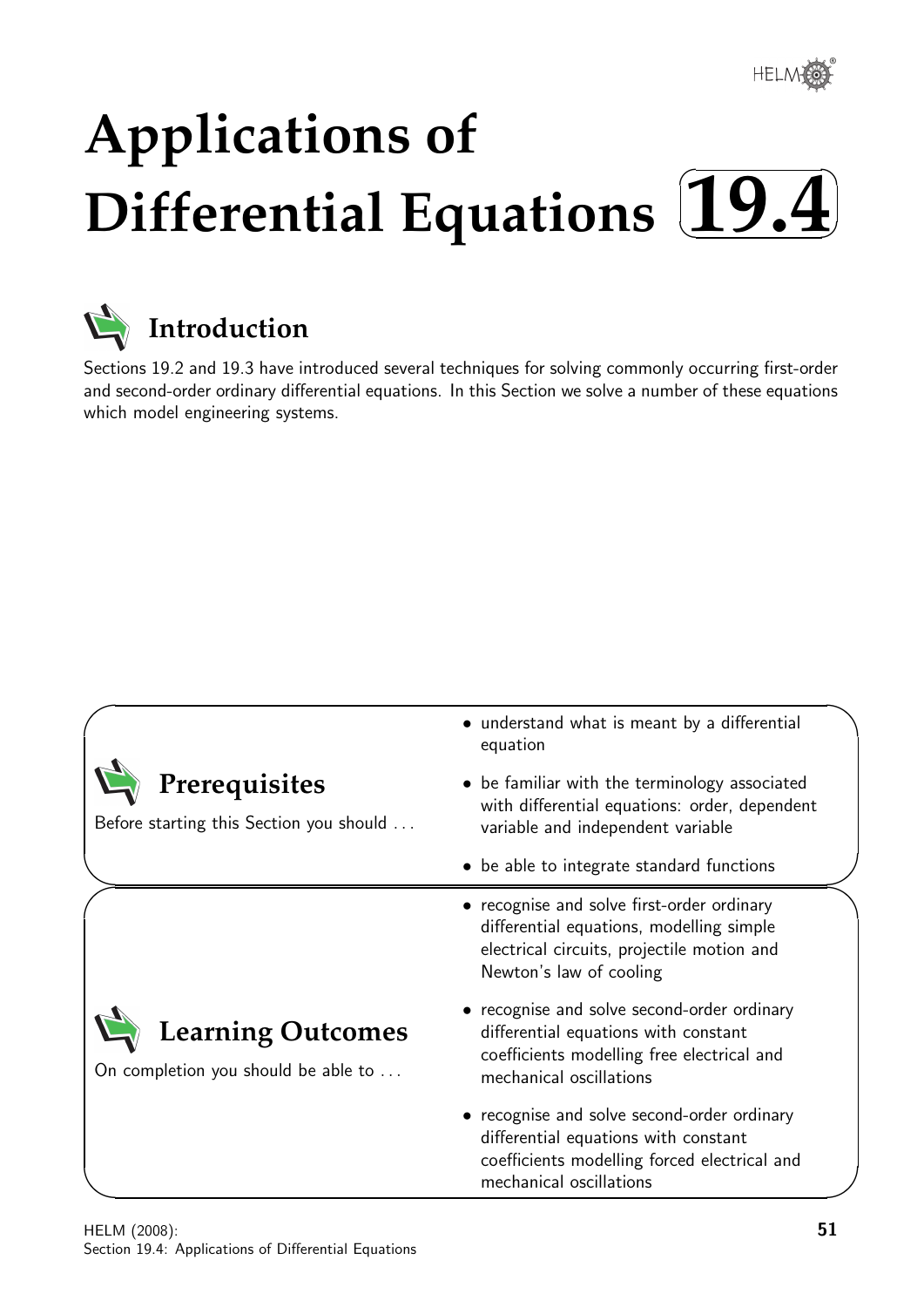# **1. Modelling with first-order equations**

### **Applying Newton's law of cooling**

In Section 19.1 we introduced Newton's law of cooling. The model equation is

$$
\frac{d\theta}{dt} = -k(\theta - \theta_{\rm s}) \qquad \theta = \theta_0 \text{ at } t = 0.
$$
\n(5)

where  $\theta = \theta(t)$  is the temperature of the cooling object at time t,  $\theta_s$  the temperature of the environment (assumed constant) and k is a thermal constant related to the object,  $\theta_0$  is the initial temperature of the liquid.

**Task**  
Solve this initial value problem:  

$$
\frac{d\theta}{dt} = -k(\theta - \theta_s), \qquad \theta = \theta_0 \quad \text{at} \quad t = 0
$$

Separate the variables to obtain an equation connecting two integrals:

### Answer

Your solution

$$
\int \frac{d\theta}{\theta-\theta_{\rm s}} = -\int k\ dt
$$

Now integrate both sides of this equation:

# Your solution Answer  $\ln(\theta - \theta_s) = -kt + C$  where C is constant Apply the initial condition and take exponentials to obtain a formula for  $\theta$ : Your solution

### Answer

 $\theta_0 - \theta_{\sf s}$ 

 $\ln(\theta_0-\theta_s) = C$ . Hence  $\ln(\theta-\theta_s) = -kt+\ln(\theta_0-\theta_s)$  so that  $\ln(\theta-\theta_s)-\ln(\theta_0-\theta_0) = -kt$ Thus, rearranging and inverting, we find:  $\ln\left(\frac{\theta-\theta_{s}}{2}\right)$  $= -kt \qquad \therefore \qquad \frac{\theta - \theta_{s}}{2}$  $= e^{-kt}$  giving  $\theta = \theta_s + (\theta_0 - \theta_s)e^{-kt}$ .

 $\theta_0 - \theta_{\sf s}$ 

52 HELM (2008): Workbook 19: Differential Equations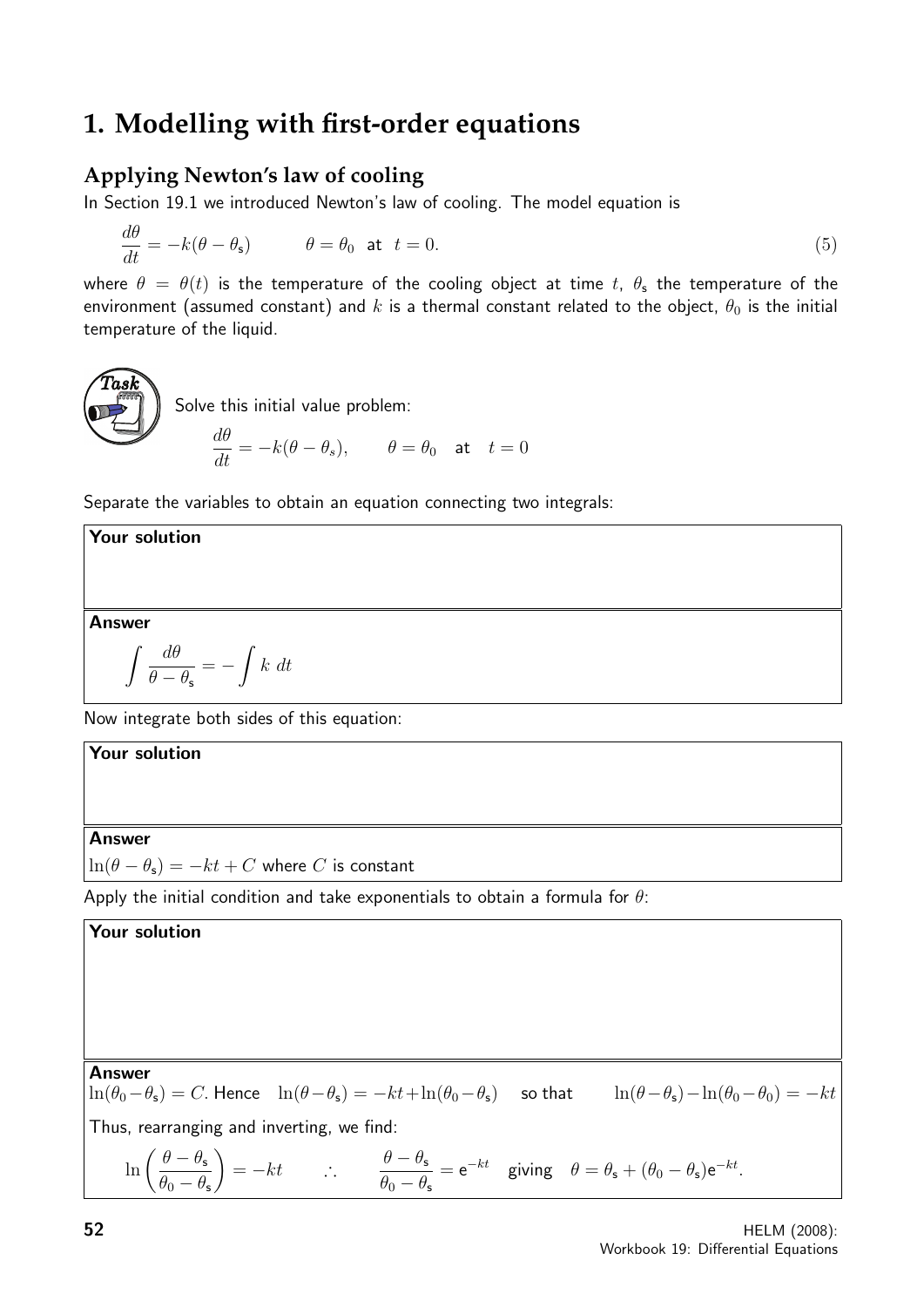

The graph of  $\theta$  against t for  $\theta = \theta_s + (\theta_0 - \theta_s) e^{-kt}$  is shown in Figure 4 below.





We see that as time increases  $(t \to \infty)$ , then the temperature of the object cools down to that of the environment, that is:  $\theta \rightarrow \theta_{\sf s}$ .

We could have solved (5) by the integrating factor method, which you are now asked to do.

 $\widehat{T}$ as $\widehat{k}$ We can write the equation for Newton's law of cooling (5) as  $d\theta$  $\frac{dv}{dt} + k\theta = k\theta_s, \qquad \theta = \theta_0 \text{ at } t = 0$  (6)

State the integrating factor for this equation:

Your solution

### Answer

 $e^{\int k\,dt}=e^{kt}$  is the integrating factor.

Multiplying (6) by this factor we find that

$$
\mathrm{e}^{kt}\frac{d\theta}{dt}+k\mathrm{e}^{kt}\theta=k\theta_{\mathrm{s}}\mathrm{e}^{kt}\qquad\text{or, rearranging,}\qquad\frac{d}{dt}(\mathrm{e}^{kt}\theta)=k\theta_{\mathrm{s}}\mathrm{e}^{kt}
$$

Now integrate this equation and apply the initial condition:

### Your solution

#### Answer

Integration produces  ${\rm e}^{kt}\theta=\theta_{\sf s}{\rm e}^{kt}+C$ , where  $C$  is an arbitrary constant. Then, applying the initial condition: when  $t = 0$ ,  $\theta_0 = \theta_s + C$  so that  $C = \theta_0 - \theta_s$  gives the same result as before:

$$
\theta = \theta_{\rm s} + (\theta_0 - \theta_{\rm s}){\rm e}^{-kt},
$$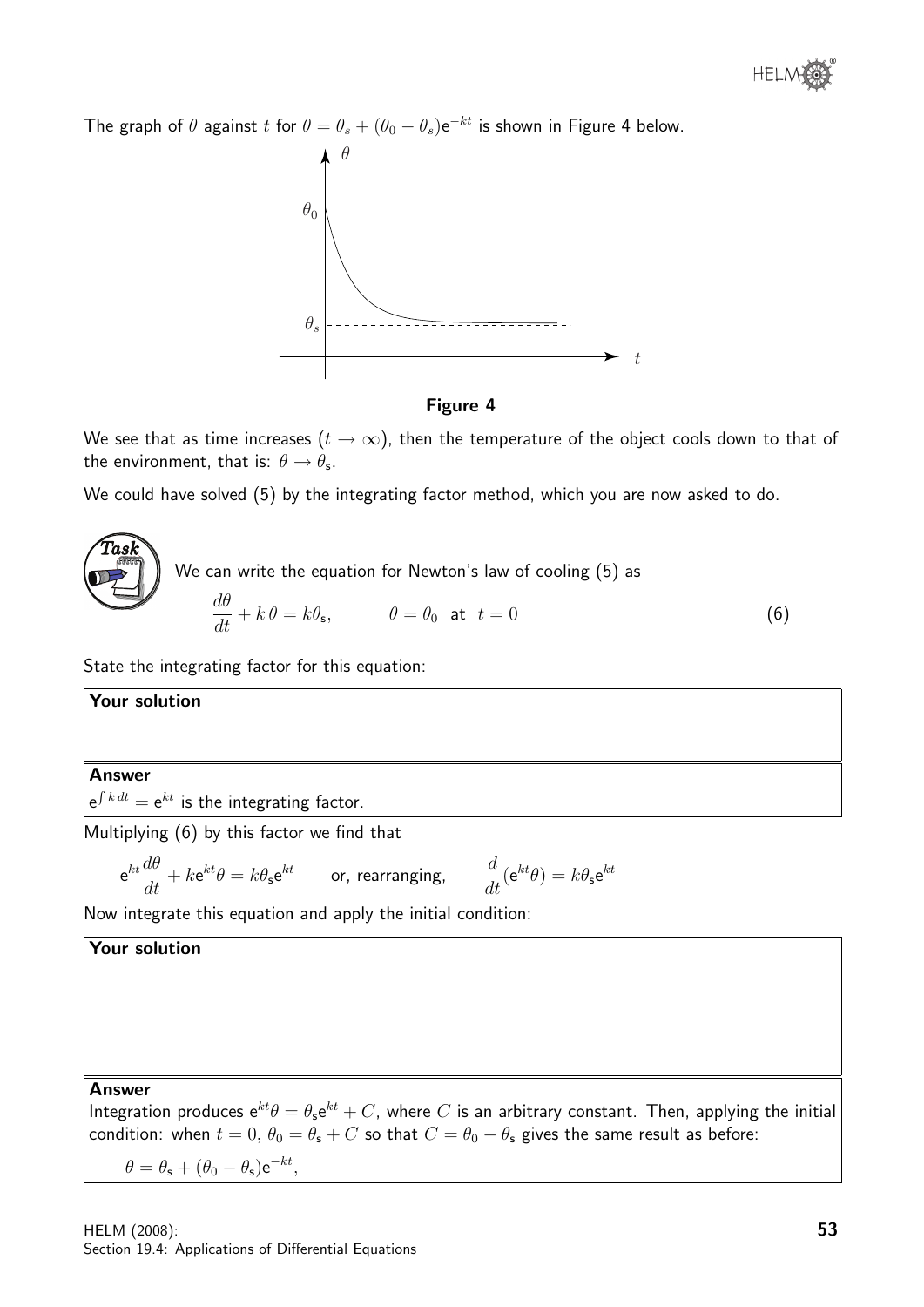### **Modelling electrical circuits**

Another application of first-order differential equations arises in the modelling of electrical circuits. In Section 19.1 the differential equation for the RL circuit in Figure 5 below was shown to be

$$
L\ \frac{di}{dt} + Ri = E
$$

in which the initial condition is  $i = 0$  at  $t = 0$ .



Figure 5

First we write this equation in standard form  $\{\dfrac{dy}{dx}+P(x)y=Q(x)\}$  and obtain the integrating factor.

Dividing the differential equation through by  $L$  gives

$$
\frac{di}{dt} + \frac{R}{L} i = \frac{E}{L}
$$

which is now in standard form. The integrating factor is  $\mathrm{e}^{\int \frac{R}{L} dt} = \mathrm{e}^{R t/L}.$ Multiplying the equation in standard form by the integrating factor gives

$$
e^{Rt/L}\frac{di}{dt} + e^{Rt/L}\frac{R}{L}i = \frac{E}{L}e^{Rt/L}
$$

or, rearranging,

$$
\frac{d}{dt}(\mathrm{e}^{Rt/L} \ i) = \frac{E}{L} \mathrm{e}^{Rt/L}.
$$

Now we integrate both sides and apply the initial condition to obtain the solution.

Integrating the differential equation gives:

$$
e^{Rt/L} i = \frac{E}{R} e^{Rt/L} + C
$$

where  $C$  is a constant so

$$
i=\frac{E}{R}+C\mathrm{e}^{-Rt/L}
$$

Applying the initial condition  $i = 0$  when  $t = 0$  gives

$$
0 = \frac{E}{R} + C
$$

so that  $C=-\dfrac{E}{R}$ R .

Finally, 
$$
i = \frac{E}{R}(1 - e^{-Rt/L}).
$$

Note that as  $t\to\infty$ ,  $i\to\frac{E}{E}$ R so as  $t$  increases the effect of the inductor diminishes to zero.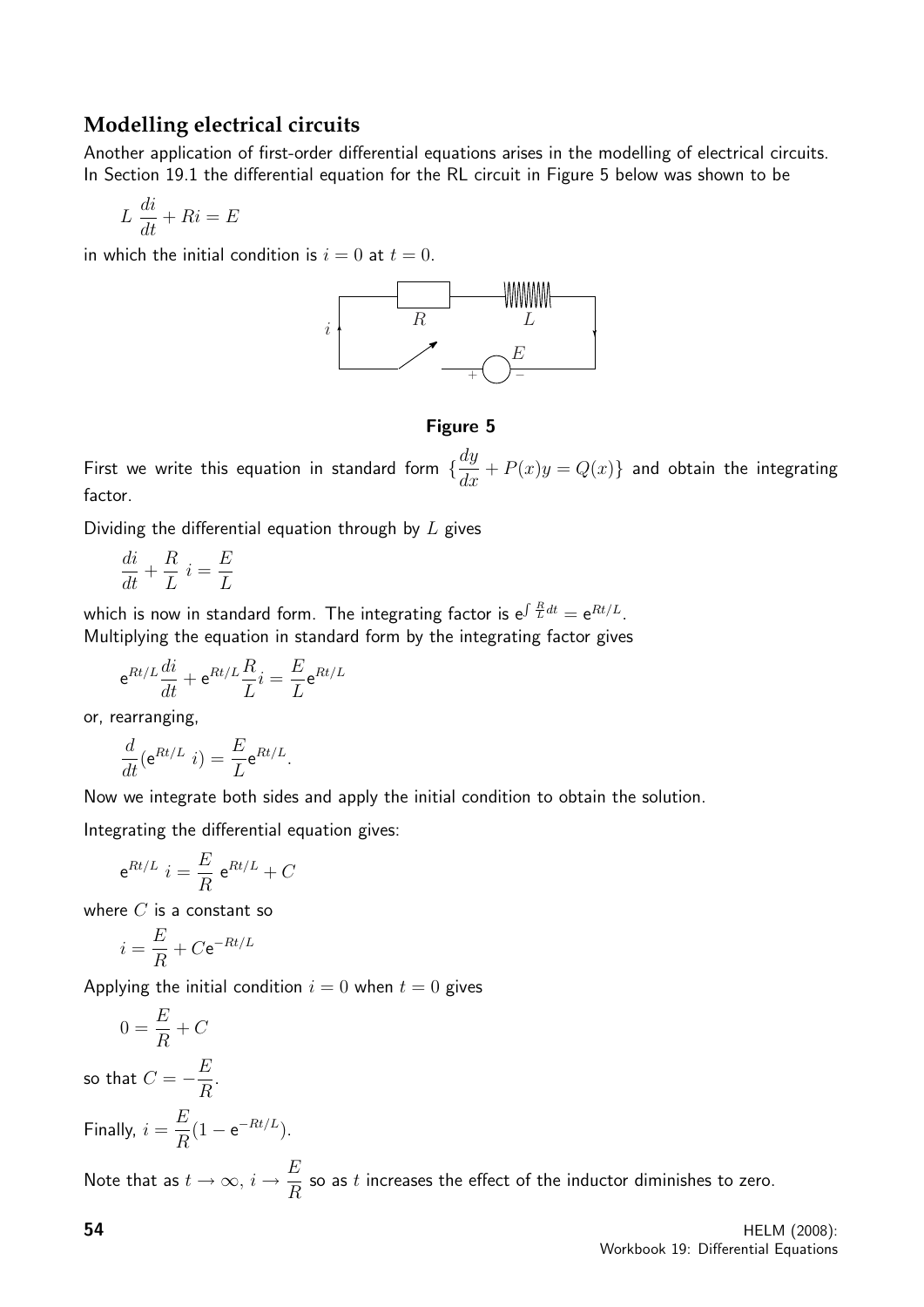

A spherical pill with volume  $V$  and surface area  $S$  is swallowed and slowly dissolves in the stomach, releasing an active component. In one model it is assumed that the capsule dissolves in the stomach acids such that the rate of change in volume,  $dV$  $\frac{d\mathbf{v}}{dt}$ , is directly proportional to the pill's surface area.

- (a) Show that  $\frac{dV}{dt} = -kV^{2/3}$  where  $k$  is a positive real constant and solve this given that  $V=V_0$  at  $t=0.$
- (b) Experimental measurements indicate that for a 4 mm pill, half of the volume has dissolved after 3 hours. Find the rate constant  $k$  (m s $^{\rm -1}).$
- (c) Estimate the time required for 95% of the pill to dissolve.

(a) First write down the formulae for volume of a sphere  $(V)$  and surface area of a sphere  $(S)$  and so express  $S$  in terms of  $V$  by eliminating  $r$ :

#### Answer  $V =$ 4 3  $S = 4\pi r^2$ From the  $V$  equation  $r =$  $\sqrt{3V}$  $4\pi$  $\bigwedge^{1/3}$ so  $S = (36\pi)^{1/3} V^{2/3} = kV^{2/3}$  for constant k.

Now write down the differential equation modelling the solution:

### Your solution

Your solution

Answer  
\n
$$
\frac{dV}{dt} = -kV^{2/3}
$$
 (negative to represent a decrease with time)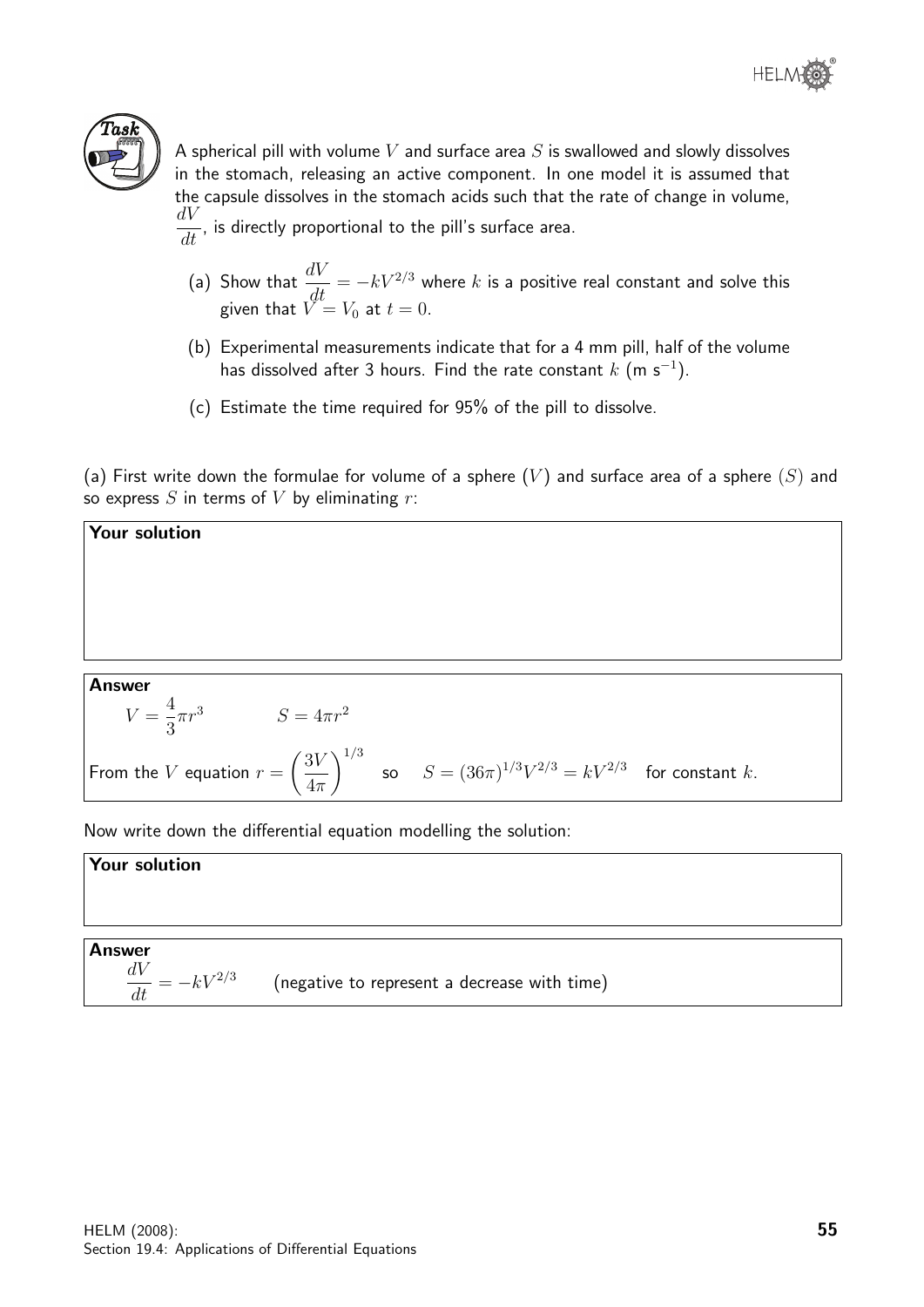Using the condition  $V = V_0$  when  $t = 0$ , solve the differential equation:

### Your solution

# **Answer**

Solving by separation of variables gives

$$
V = \left\{ \frac{1}{3}(C - kt) \right\}^{1/3}
$$

Your solution

and setting  $V = V_0$  when  $t = 0$  means

$$
V_0 = \left(\frac{1}{3}C\right)^3 \quad \text{so} \quad C = 3V_0^{1/3} \quad \text{and the solution is}
$$
\n
$$
V = \left\{V_0^{1/3} - \frac{kt}{3}\right\}^3
$$

(b) Impose the condition that half the volume has dissolved after 3 hours to find  $k$ :

Answer  
\n
$$
V = \left\{ V_0^{1/3} - \frac{kt}{3} \right\}^3
$$
\nand when  $t = 3$ ,  $V = \frac{V_0}{2}$  so\n
$$
\left( \frac{V_0}{2} \right)^{1/3} = V_0^{1/3} - k
$$
 and so  $k = V_0^{1/3} (1 - (0.5)^{1/3})$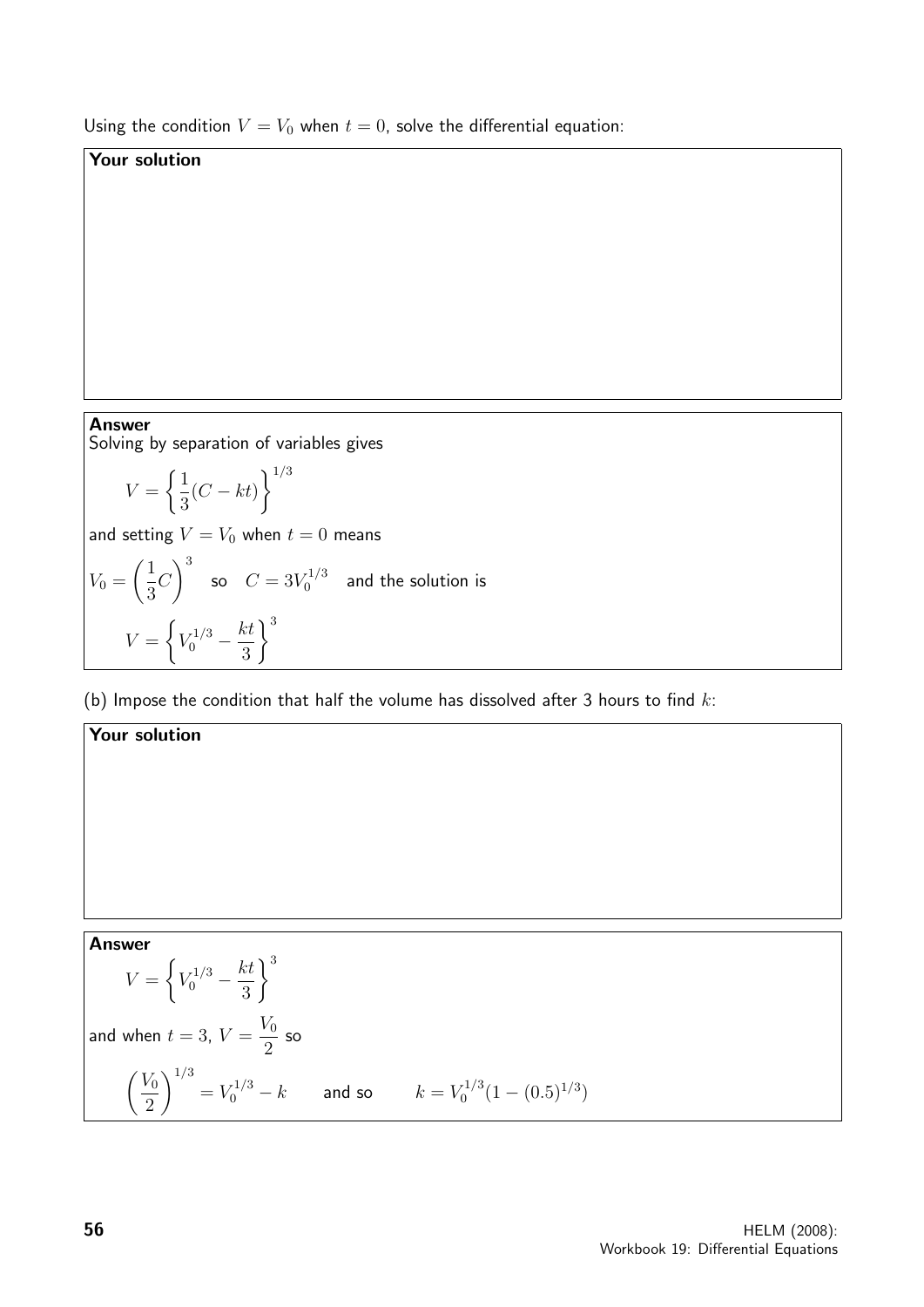

(c) First write down the solution to the differential equation inserting the value of  $k$  obtained in (b) and then use it to estimate the time to 95% dissolving:

### Your solution

Answer  
\n
$$
V = \left\{ V_0^{1/3} - V_0^{1/3} (1 - (0.5)^{1/3}) \frac{t}{3} \right\}^3
$$
\ni.e.  $V = V_0 \left\{ 1 - (1 - (0.5)^{1/3}) \frac{t}{3} \right\}^3$   
\nWhen 95% dissolved  $V = 0.05V_0$  so  
\n
$$
0.05V_0 = V_0 \left\{ 1 - (1 - (0.5)^{1/3}) \frac{t}{3} \right\}^3
$$
\nso  $(0.05)^{1/3} = 1 - (1 - (0.5)^{1/3}) \frac{t}{3}$   
\nso  
\n
$$
t = 3 \left\{ \frac{1 - (0.05)^{1/3}}{1 - (0.5)^{1/3}} \right\} \approx 9.185 \approx 9 \text{ hr } 11 \text{ min}
$$

## **2. Modelling free mechanical oscillations**

Consider the following schematic diagram of a shock absorber:



#### Figure 6

The equation of motion can be described in terms of the vertical displacement  $x$  of the mass.

Let  $m$  be the mass,  $k$  $dx$  $\frac{du}{dt}$  the damping force resulting from the dashpot and  $nx$  the restoring force resulting from the spring. Here,  $k$  and  $n$  are constants.

Then the equation of motion is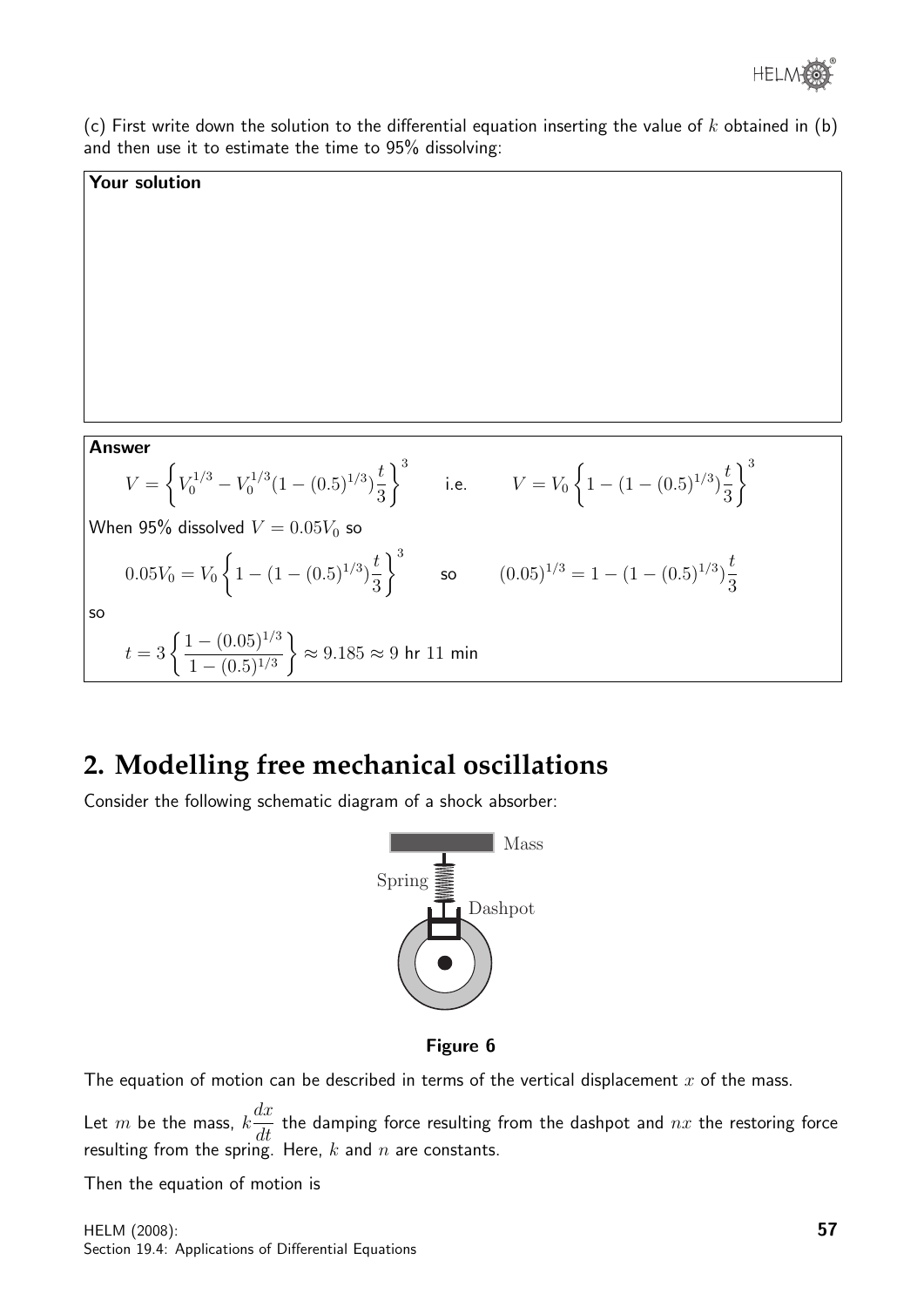$$
m\frac{d^2x}{dt^2} = -k\frac{dx}{dt} - nx.
$$

Suppose that the mass is displaced a distance  $x_0$  initially and released from rest. Then at  $t = 0$ ,  $x=x_0$  and  $\dfrac{dx}{dt}=0.$  Writing the differential equation in standard form gives

$$
m\frac{d^2x}{dt^2} + k\frac{dx}{dt} + nx = 0.
$$

Your solution

We shall see that the nature of the oscillations described by this differential equation depends crucially upon the relative values of the mechanical constants  $m, k$  and  $n$ . This will be explored in subsequent Tasks.

 $\widehat{T}$ as $\widehat{k}$ Find and solve the auxiliary equation of the differential equation m  $d^2x$  $\frac{d^2}{dt^2} + k$  $dx$  $\frac{dx}{dt} + nx = 0.$ 

Answer  
Putting 
$$
x = e^{\lambda t}
$$
, the auxiliary equation is  $m\lambda^2 + k\lambda + n = 0$ .  
Hence  $\lambda = \frac{-k \pm \sqrt{k^2 - 4mn}}{2m}$ .

The value of  $k$  controls the amount of damping in the system. We explore the solution for various values of  $k$ .

## **Case 1: No damping**

If  $k = 0$  then there is no damping. We expect, in this case, that once motion has started it will continue for ever. The motion that ensues is called simple harmonic motion. In this case we have

$$
\lambda = \frac{\pm \sqrt{-4mn}}{2m}
$$
, that is,  $\lambda = \pm \sqrt{\frac{n}{m}}$  i where  $i^2 = -1$ .

and the solution for the displacement  $x$  is:

$$
x = A\cos\left(\sqrt{\frac{n}{m}}\ t\right) + B\sin\left(\sqrt{\frac{n}{m}}\ t\right)
$$
 where *A*, *B* are arbitrary constants.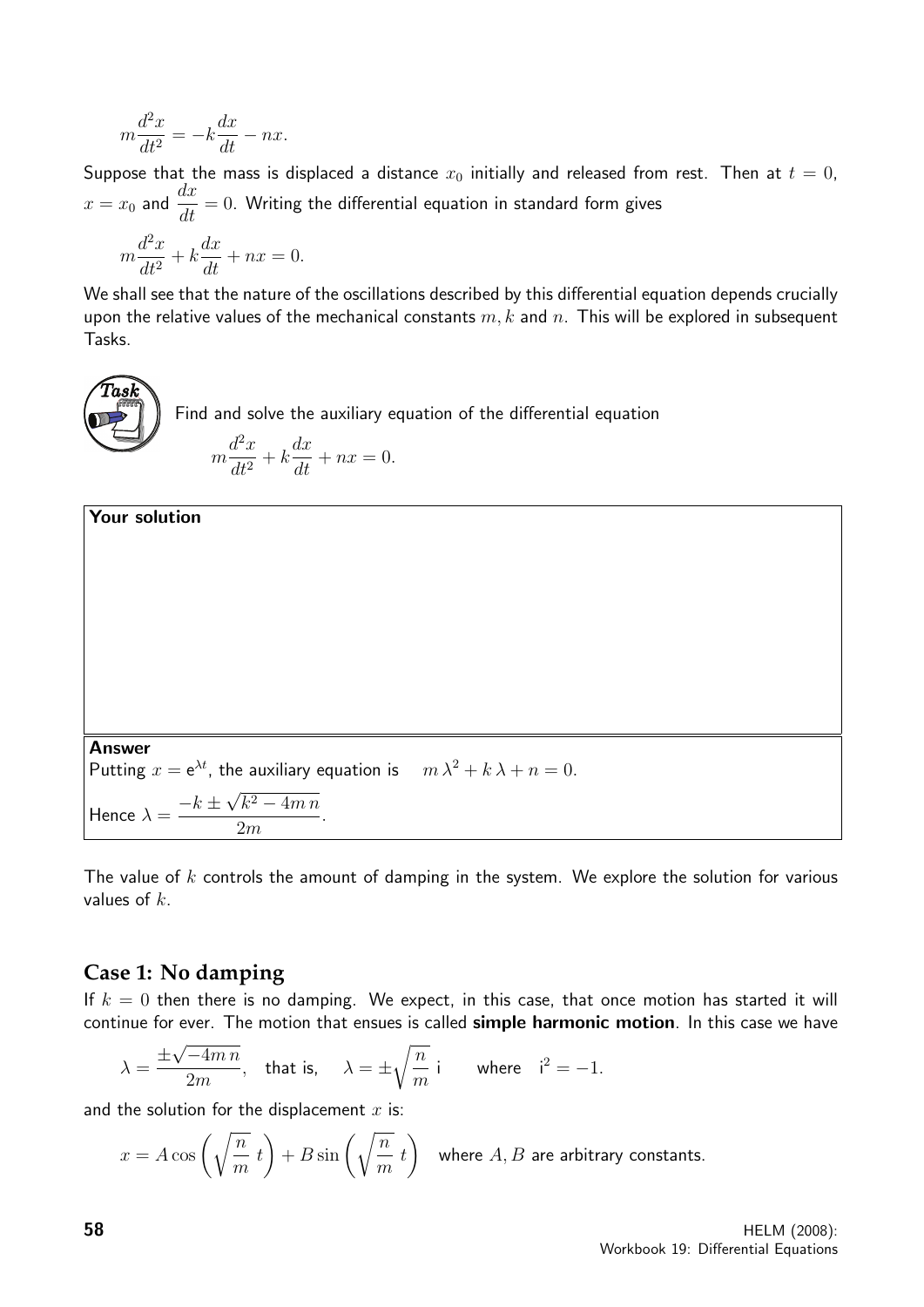



Impose the initial conditions  $x = x_0$  and  $\frac{dx}{dt} = 0$  at  $t = 0$  to find the unique solution to the ODE:

**Answer**  
\n
$$
\frac{dx}{dt} = -\sqrt{\frac{n}{m}} A \sin\left(\sqrt{\frac{n}{m}} t\right) + \sqrt{\frac{n}{m}} B \cos\left(\sqrt{\frac{n}{m}} t\right)
$$
\nWhen  $t = 0$ ,  $\frac{dx}{dt} = 0$  so that  $\sqrt{\frac{n}{m}} B = 0$  so that  $B = 0$ .  
\nTherefore  $x = A \cos\left(\sqrt{\frac{n}{m}} t\right)$ .  
\nImposing the remaining initial condition: when  $t = 0$ ,  $x = x_0$  so that  $x_0 = A$  and finally:  
\n $x = x_0 \cos\left(\sqrt{\frac{n}{m}} t\right)$ .

### **Case 2: Light damping**

If  $k^2 - 4mn < 0$ , i.e.  $k^2 < 4mn$  then the roots of the auxiliary equation are complex:

$$
\lambda_1 = \frac{-k + i\sqrt{4mn - k^2}}{2m} \qquad \lambda_2 = \frac{-k - i\sqrt{4mn - k^2}}{2m}
$$

Then, after some rearrangement:

 $x = e^{-kt/2m} [A \cos pt + B \sin pt]$  in which  $p =$ √  $4mn - k^2/2m$ .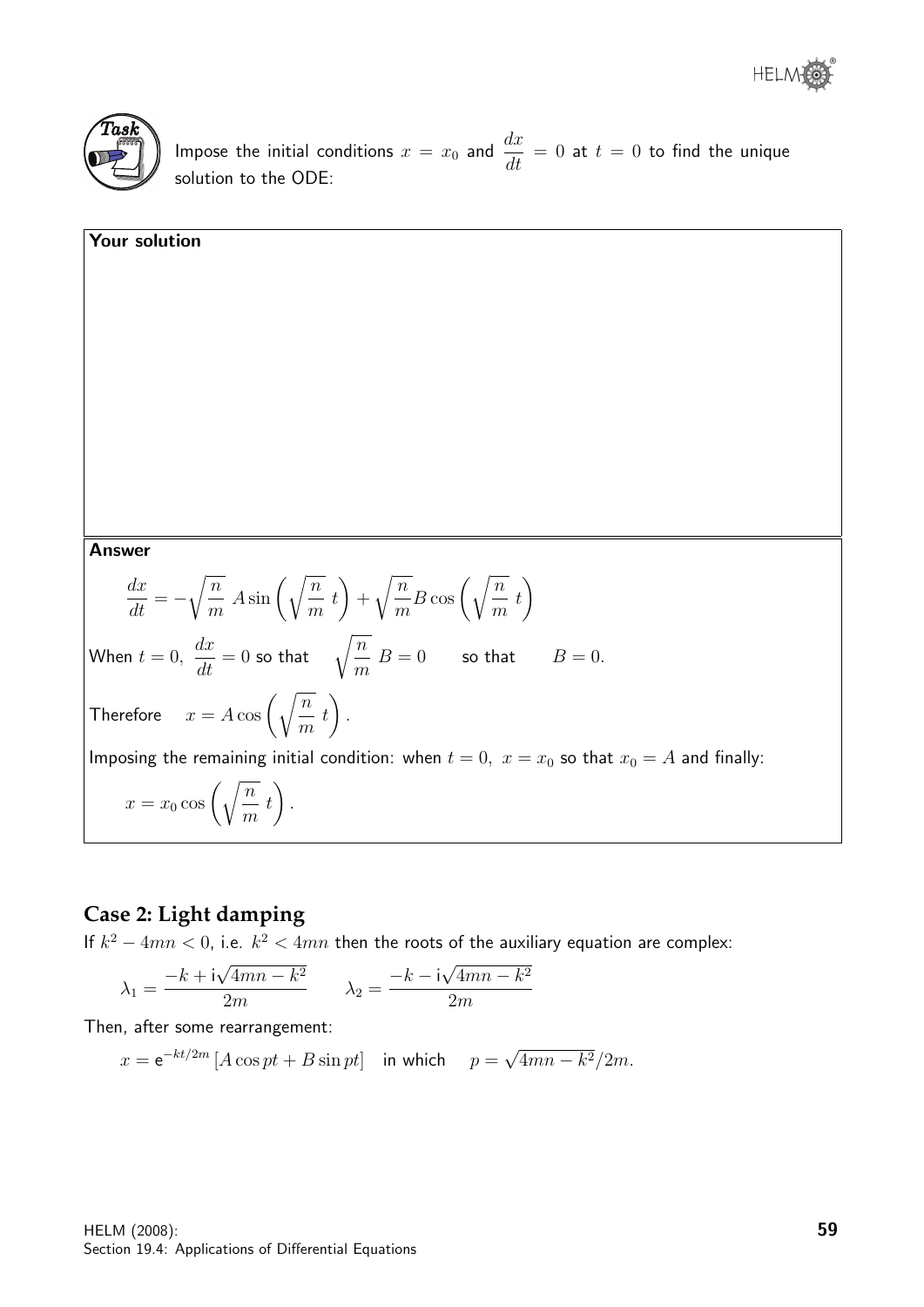

If  $m = 1$ ,  $n = 1$  and  $k = 1$  find  $\lambda_1$  and  $\lambda_2$  and then find the solution for the displacement  $x$ .

Your solution  
\nAnswer  
\n
$$
\lambda = \frac{-1 + i\sqrt{4 - 1}}{2} = -1/2 \pm i\sqrt{3}/2.
$$
 Hence  $x = e^{-t/2} \left[ A \cos \frac{\sqrt{3}}{2}t + B \sin \frac{\sqrt{3}}{2}t \right].$ 

Impose the initial conditions  $x = x_0$ ,  $dx$  $\frac{d\mathbf{x}}{dt} = 0$  at  $t = 0$  to find the arbitrary constants and hence find the solution to the ODE:

Your solution

### Answer

Differentiating, we obtain

$$
\frac{dx}{dt} = -\frac{1}{2}e^{-t/2} \left[ A \cos \frac{\sqrt{3}}{2}t + B \sin \frac{\sqrt{3}}{2}t \right] + e^{-t/2} \left[ -\frac{\sqrt{3}}{2} A \sin \frac{\sqrt{3}}{2}t + \frac{\sqrt{3}}{2} B \cos \frac{\sqrt{3}}{2}t \right]
$$
  
At  $t = 0$ .

$$
x = x_0 = A \tag{i}
$$

$$
\frac{dx}{dt} = 0 = -\frac{1}{2}A + \frac{\sqrt{3}}{2}B\tag{ii}
$$

Solving (i) and (ii) we obtain

$$
A = x_0 \qquad B = \frac{\sqrt{3}}{3}x_0 \quad \text{ then } \quad x = x_0 e^{-t/2} \left[ \cos \frac{\sqrt{3}}{2} t + \frac{\sqrt{3}}{3} \sin \frac{\sqrt{3}}{2} t \right].
$$

The graph of  $x$  against  $t$  is shown in Figure 7. This is the case of light damping. As the damping in the system decreases (i.e.  $k \to 0$ ) the number of oscillations (in a given time interval) will increase. In many mechanical systems these oscillations are usually unwanted and the designer would choose a value of  $k$  to either reduce them or to eliminate them altogether. For the choice  $k^2=4mn$ , known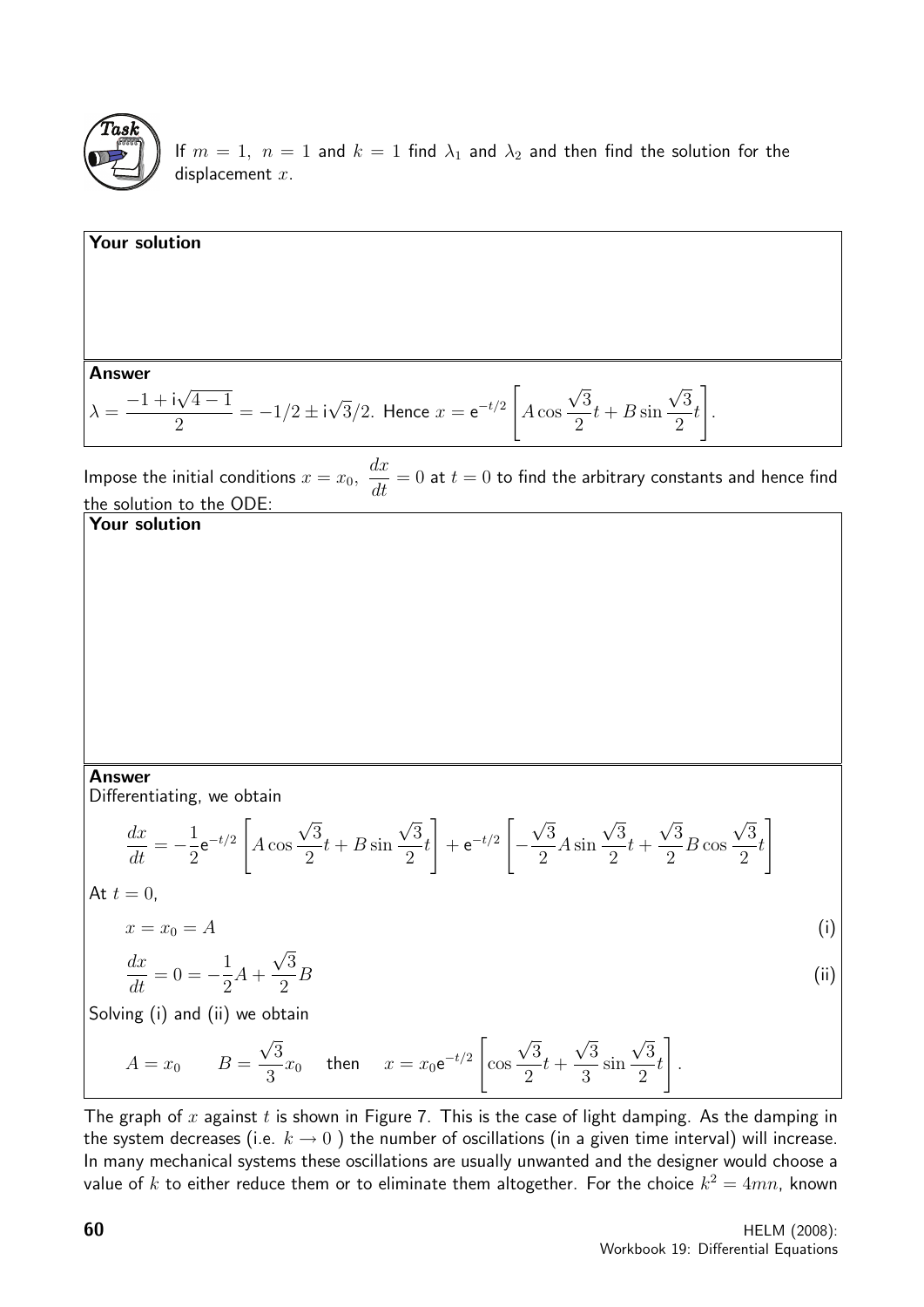as the critical damping case, all the oscillations are absent.



Figure 7

### **Case 3: Heavy damping**

If  $k^2-4mn>0$ , i.e.  $k^2>4mn$ , then there are two real roots of the auxiliary equation,  $\lambda_1$  and  $\lambda_2$ :

$$
\lambda_1 = \frac{-k + \sqrt{k^2 - 4mn}}{2m} \qquad \lambda_2 = \frac{-k - \sqrt{k^2 - 4mn}}{2m}
$$

Then

$$
x = A e^{\lambda_1 t} + B e^{\lambda_2 t}.
$$



If  $m = 1$ ,  $n = 1$  and  $k = 2.5$  find  $\lambda_1$  and  $\lambda_2$  and then find the solution for the displacement  $x$ .

### Your solution

### Answer

$$
\lambda = \frac{-2.5 \pm \sqrt{6.25 - 4}}{2} = -1.25 \pm 0.75
$$

Hence 
$$
\lambda_1
$$
,  $\lambda_2 = -0.5$ ,  $-2$  and so  $x = Ae^{-0.5t} + Be^{-2t}$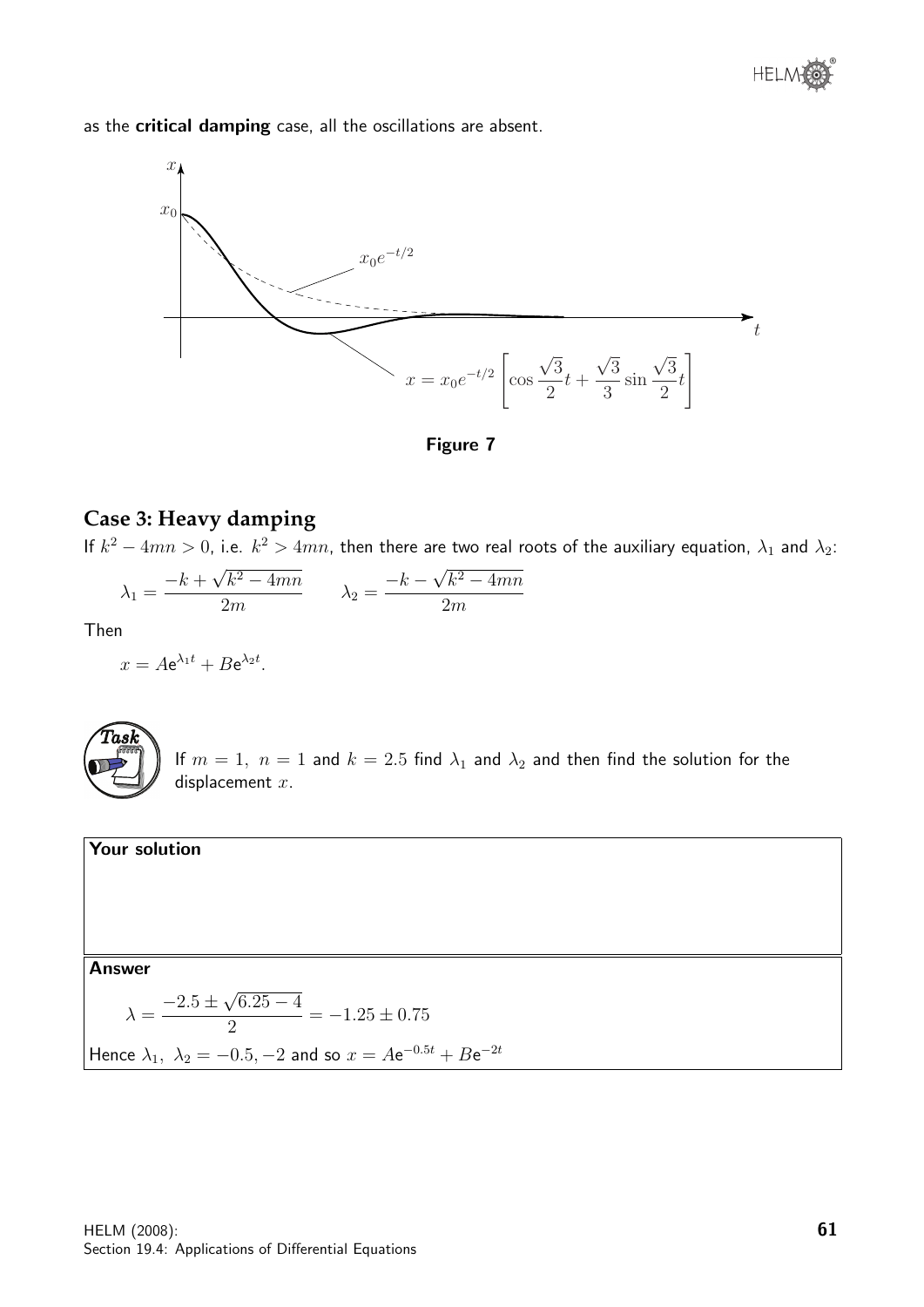Impose the initial conditions  $x = x_0$ ,  $\frac{d\mathbf{x}}{dt} = 0$  at  $t = 0$  to find the arbitrary constants and hence find the solution to the ODE. Your solution Answer Differentiating, we obtain  $\frac{dx}{dt} = -0.5Ae^{-0.5t} - 2Be^{-2t}$ At  $t = 0$ ,  $x = x_0 = A + B$  (i)  $\frac{dx}{dt} = 0 = -0.5A - 2B$  (ii) Solving (i) and (ii) we obtain  $A =$ 4  $\frac{4}{3}x_0$   $B=-\frac{1}{3}$  $\frac{1}{3}x_0$  then  $x =$ 1  $rac{1}{3}x_0(4e^{-0.5t}-e^{-2t}).$ The graph of  $x$  against  $t$  is shown below. This is the case of heavy damping. t  $\overline{x}_0$  $\mathcal{X}$ 

 $dx$ 

Other cases are dealt with in the Exercises at the end of the Section.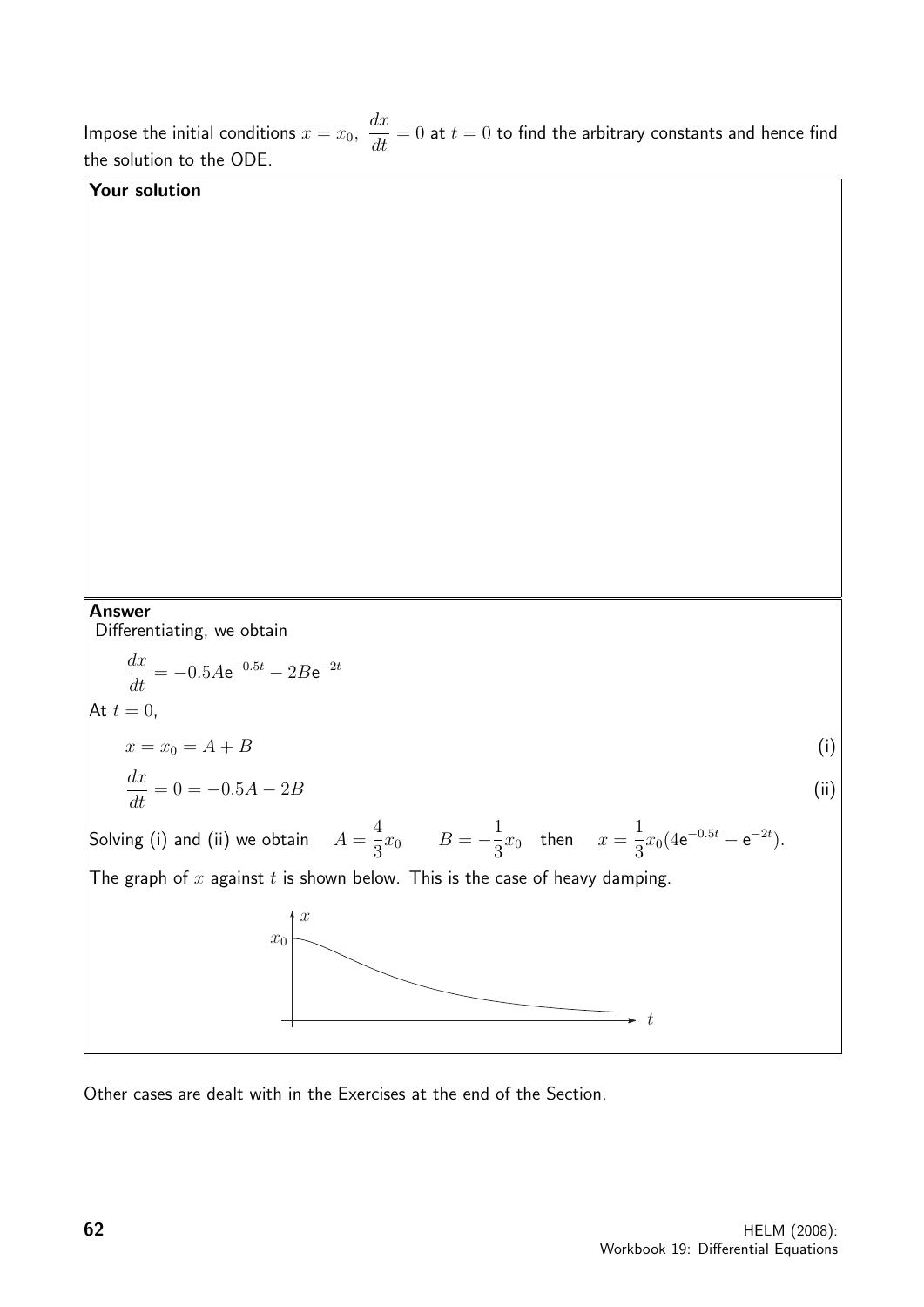

# **3. Modelling forced mechanical oscillations**

Suppose now that the mass is subject to a force  $f(t)$  after the initial disturbance. Then the equation of motion is

$$
m\frac{d^2x}{dt^2} + k\ \frac{dx}{dt} + nx = f(t)
$$

Consider the case  $f(t) = F \cos \omega t$ , that is, an oscillatory force of magnitude F and angular frequency  $ω$ . Choosing specific values for the constants in the model:  $m = n = 1$ ,  $k = 0$ , and  $ω = 2$  we find

$$
\frac{d^2x}{dt^2} + x = F\cos 2t
$$



Find the complementary function for the differential equation

$$
\frac{d^2x}{dt^2} + x = F\cos 2t
$$

### Your solution

### Answer

The homogeneous equation is

$$
\frac{d^2x}{dt^2} + x = 0
$$

with auxiliary equation  $\lambda^2+1=0.$  Hence the complementary function is

 $x_{cf} = A \cos t + B \sin t.$ 

Now find a particular integral for the differential equation:

### Your solution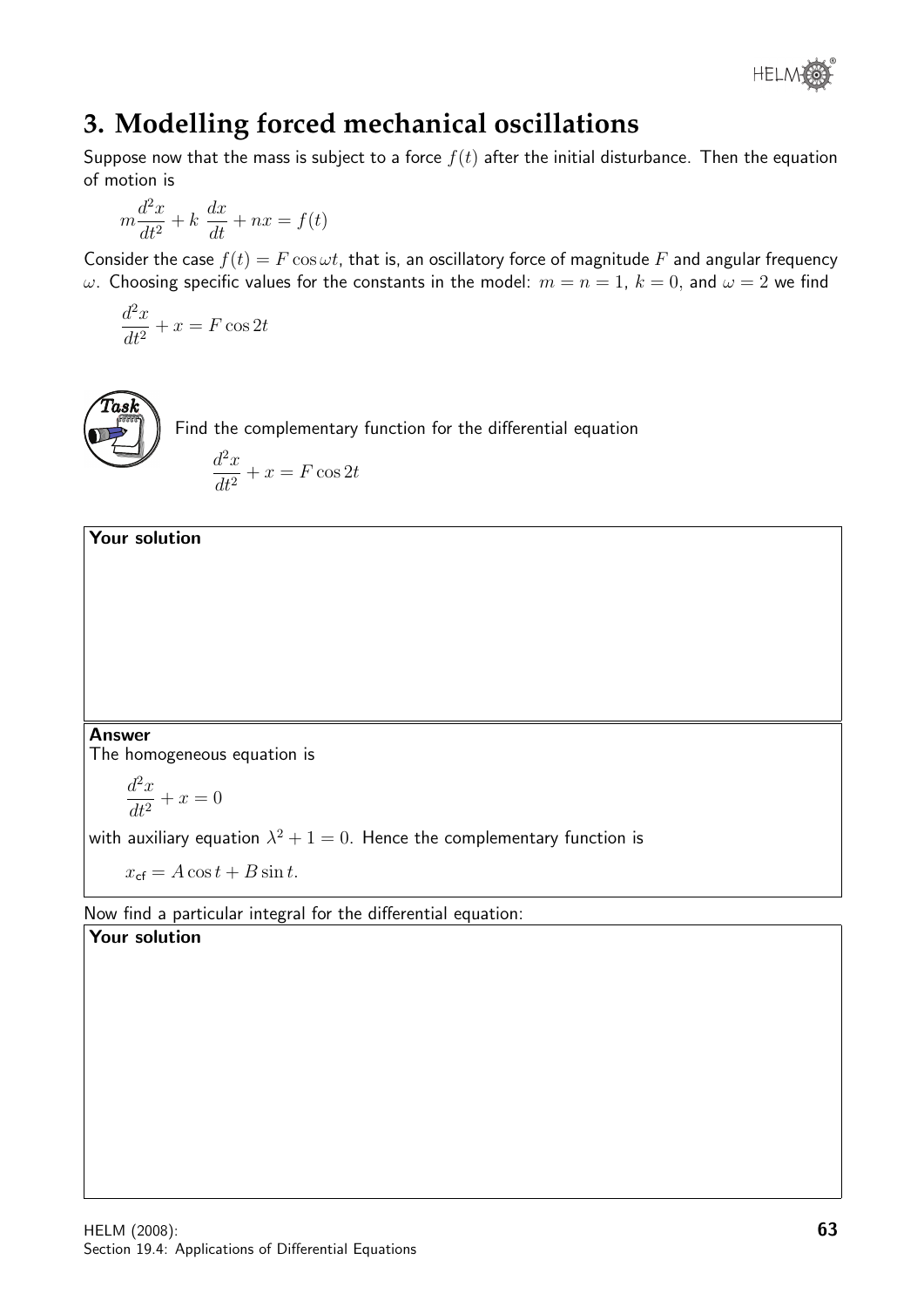#### Answer

Try  $x_{\mathsf{p}} = C \cos 2t + D \sin 2t$  so that  $\frac{d^2 x_{\mathsf{p}}}{dt^2}$  $dt^2$  $= -4C \cos 2t - 4D \sin 2t$ . Substituting into the differential equation gives  $(-4C + C) \cos 2t + (-4D + D) \sin 2t \equiv F \cos 2t.$ Comparing coefficients gives  $-3C = F$  and  $-3D = 0$  so that  $D = 0$ ,  $C = -\frac{1}{2}$ 3  $F$  and  $x_{\rm p} = -\frac{1}{2}$ 3  $F\cos 2t$ . The general solution of the differential equation is therefore  $x = x_{\rm p} + x_{\rm cf} = -\frac{1}{2}$ 3  $F \cos 2t + A \cos t + B \sin t.$ 

Finally, apply the initial conditions to find the solution for the displacement  $x$ : Your solution

#### Answer

We need to determine the derivative and apply the initial conditions:

$$
\frac{dx}{dt} = \frac{2}{3}F\sin 2t - A\sin t + B\cos t.
$$
\nAt  $t = 0$   $x = x_0 = -\frac{1}{3}F + A$  and  $\frac{dx}{dt} = 0 = B$   
\nHence  $B = 0$  and  $A = x_0 + \frac{1}{3}F$ .  
\nThen  $x = -\frac{1}{3}F\cos 2t + (x_0 + \frac{1}{3}F)\cos t$ .  
\nThe graph of  $x$  against  $t$  is shown below.  
\n
$$
\begin{array}{c}\nx \\
x_0\n\end{array}
$$

If the angular frequency  $\omega$  of the applied force is nearly equal to that of the free oscillation the phenomenon of beats occurs. If the angular frequencies are equal we get the phenomenon of resonance. Note that we can eliminate resonance by introducing damping into the system.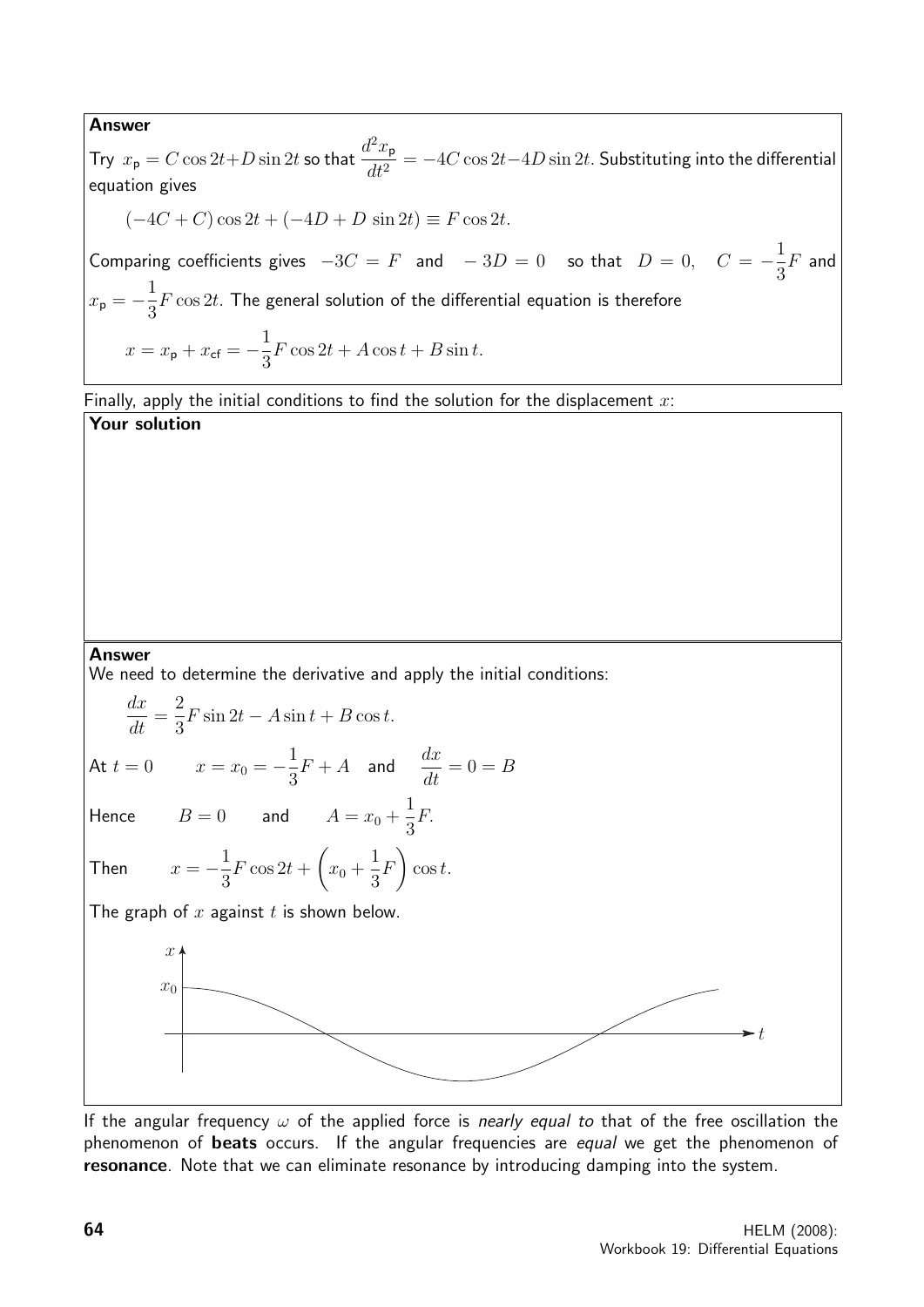# **4. Modelling forces on beams**



### **Shear force and bending moment of a beam**

### Introduction

The beam is a fundamental part of most structures we see around us. It may be used in many ways depending as how its ends are fixed. One end may be rigidly fixed and the other free (called cantilevered) or both ends may be resting on supports (called simply supported). Other combinations are possible. There are three basic quantities of interest in the deformation of beams, the deflection, the shear force and the bending moment.

For a beam which is supporting a load of  $w$  (measured in N m<sup>-1</sup> and which may represent the self-weight of the beam or may be an external load), the shear force is denoted by  $S$  and measured in N m $^{-1}$  and the bending moment is denoted by  $M$  and measured in N m $^{-1}$ .

The quantities  $M, S$  and  $w$  are related by

$$
\frac{dM}{dz} = S \tag{1}
$$

and

$$
\frac{dS}{dz} = -w\tag{2}
$$

where  $z$  measures the position along the beam. If one of the quantities is known, the others can be calculated from the Equations (1) and (2). In words, the shear force is the negative of the derivative (with respect to position) of the bending moment and the load is the derivative of the shear force. Alternatively, the shear force is the negative of the integral (with respect to position) of the load and the bending moment is the integral of the shear force. The negative sign in Equation (2) reflects the fact that the load is normally measured positively in the downward direction while a positive shear force refers to an upward force.

### Problem posed in words

A beam is fixed rigidly at one end and free to move at the other end (like a diving board). It only has to support its own weight. Find the shear force and the bending moment along its length.

### Mathematical statement of problem

A uniform beam of length L, supports its own weight  $w<sub>o</sub>$  (a constant). At one end  $(z = 0)$ , the beam is fixed rigidly while the other end  $(z = L)$  is free to move. Find the shear force S and the bending moment  $M$  as functions of  $z$ .

### Mathematical analysis

As  $w$  is a constant, Equation (2) gives

$$
S = -\int wdz = -\int w_o dz = -w_o z + C.
$$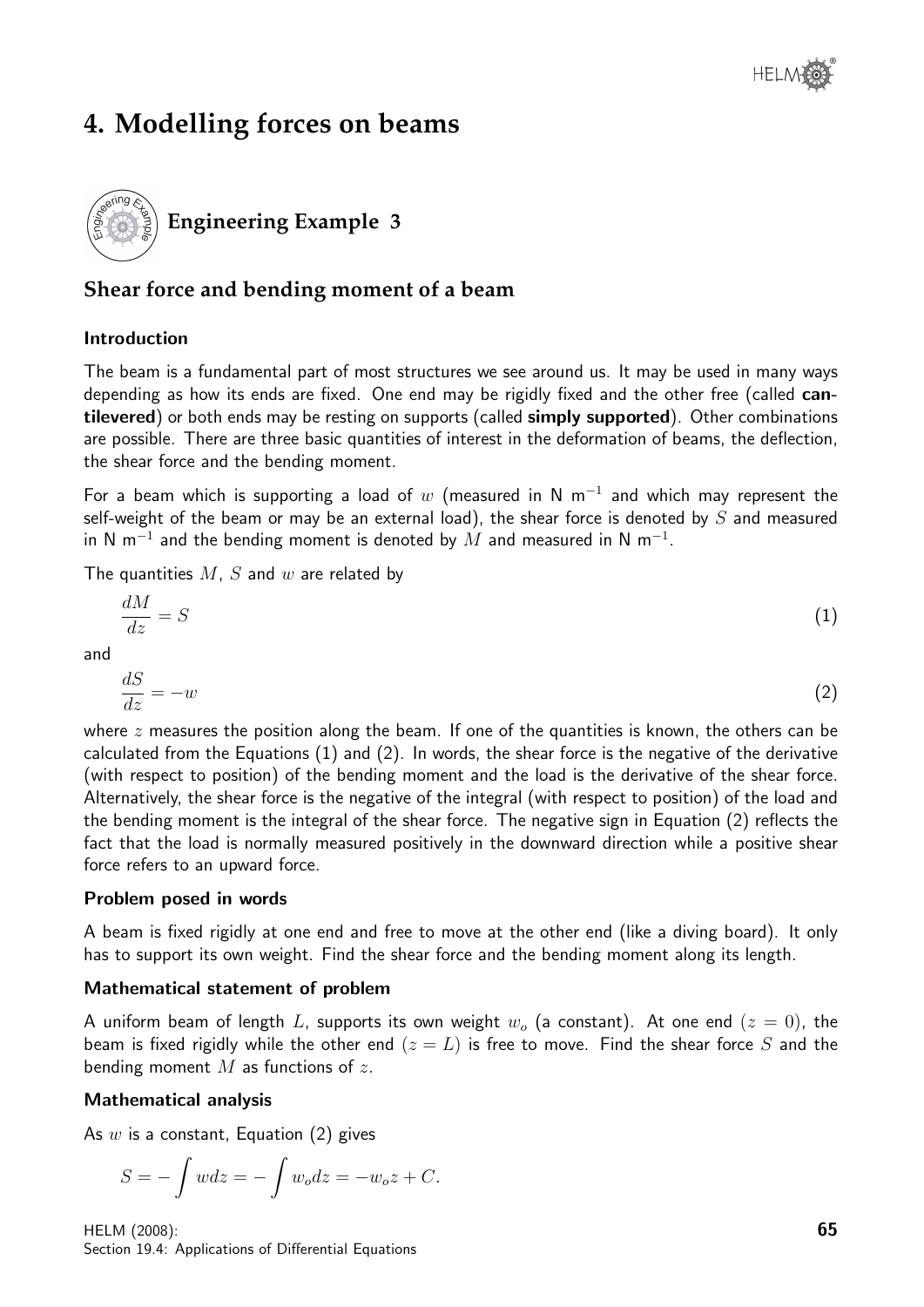At the free end  $(z = L)$ , the shear force  $S = 0$  so  $C = w_0 L$  giving

$$
S = w_o \left( L - z \right)
$$

This expression can be substituted into Equation (1) to give

$$
M = \int S dz = \int w_o (L - z) dz = \int (w_o L - w_o z) dz = w_o L z - \frac{w_o}{2} z^2 + K.
$$

Once again,  $M = 0$  at the free end  $z = L$  so  $K$  is given by  $K = -\frac{w_o}{2}$ 2  $L^2$ . Thus

$$
M=w_o L z-\frac{w_o}{2}z^2-\frac{w_o}{2}L^2
$$

The diagrams in Figure 8 show the load  $w$  (Figure 8a), the shear force S (Figure 8b) and the bending moment  $M$  (Figure 8c) as functions of position  $z$ .





### Interpretation

The beam deforms (as we might have expected) with the shear force and bending moments having maximum values at the fixed end and minimum (zero) values at the free end. You can easily experience this for yourselves: simply hold a wooden plank (not too heavy) at one end with both hands so that it is horizontal. As you try this with planks of increasing length (and hence weight) you will find it increasingly difficult to support the weight of the plank (this is the shear force) and increasingly difficult to keep the plank horizontal (this is the bending moment).

This mathematical model is an excellent description of real beams.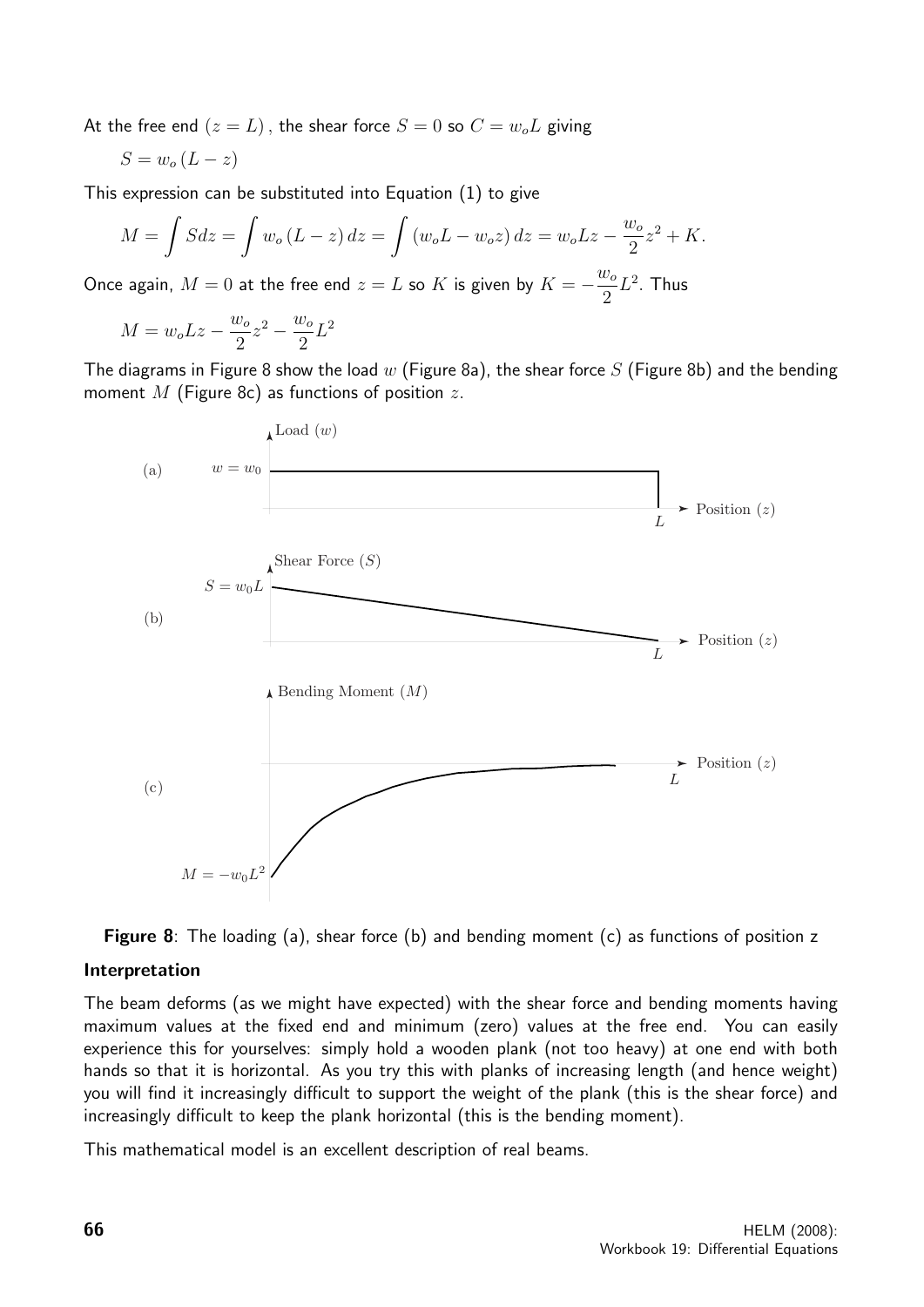

### **Deflection of a uniformly loaded beam**

### Introduction

A uniformly loaded beam of length  $L$  is supported at both ends as shown in Figure 9. The deflection  $y(x)$  is a function of horizontal position x and obeys the ordinary differential equation (ODE)

$$
\frac{d^4y}{dx^4}(x) = \frac{1}{EI}q(x) \tag{1}
$$

where E is Young's modulus, I is the moment of inertia and  $q(x)$  is the load per unit length at point x. We assume in this problem that  $q(x) = q$  a constant. The boundary conditions are (i) no deflection at  $x = 0$  and  $x = L$  (ii) no curvature of the beam at  $x = 0$  and  $x = L$ .



Figure 9: The bending beam, parameters involved in the mathematical formulation

### Problem in words

Find the deflection of a beam, supported so that that there is no deflection and no curvature of the beam at its ends, subject to a uniformly distributed load, as a function of position along the beam.

### Mathematical statement of problem

Find the equation of the curve  $y(x)$  assumed by the bending beam that satisfies the ODE (1). Use the coordinate system shown in Figure 9 where the origin is at the left extremity of the beam. In this coordinate system, the boundary conditions, which require that there is no deflection at  $x = 0$ and  $x = L$ , and that there is no curvature of the beam at  $x = 0$  and  $x = L$ , are

(a) 
$$
y(0) = 0
$$
  
\n(b)  $y(L) = 0$   
\n(c)  $\frac{d^2y}{dx^2}\Big|_{x=0} = 0$   
\n(d)  $\frac{d^2y}{dx^2}\Big|_{x=L} = 0$   
\n(e)  $\frac{d^2y}{dx^2}\Big|_{x=L} = 0$ 

Note that  $\frac{dy(x)}{dx}$  and  $\frac{d^2y(x)}{dx^2}$  $\frac{g(w)}{dx^2}$  are respectively the slope and the radius of curvature of the curve at point  $(x, y)$ .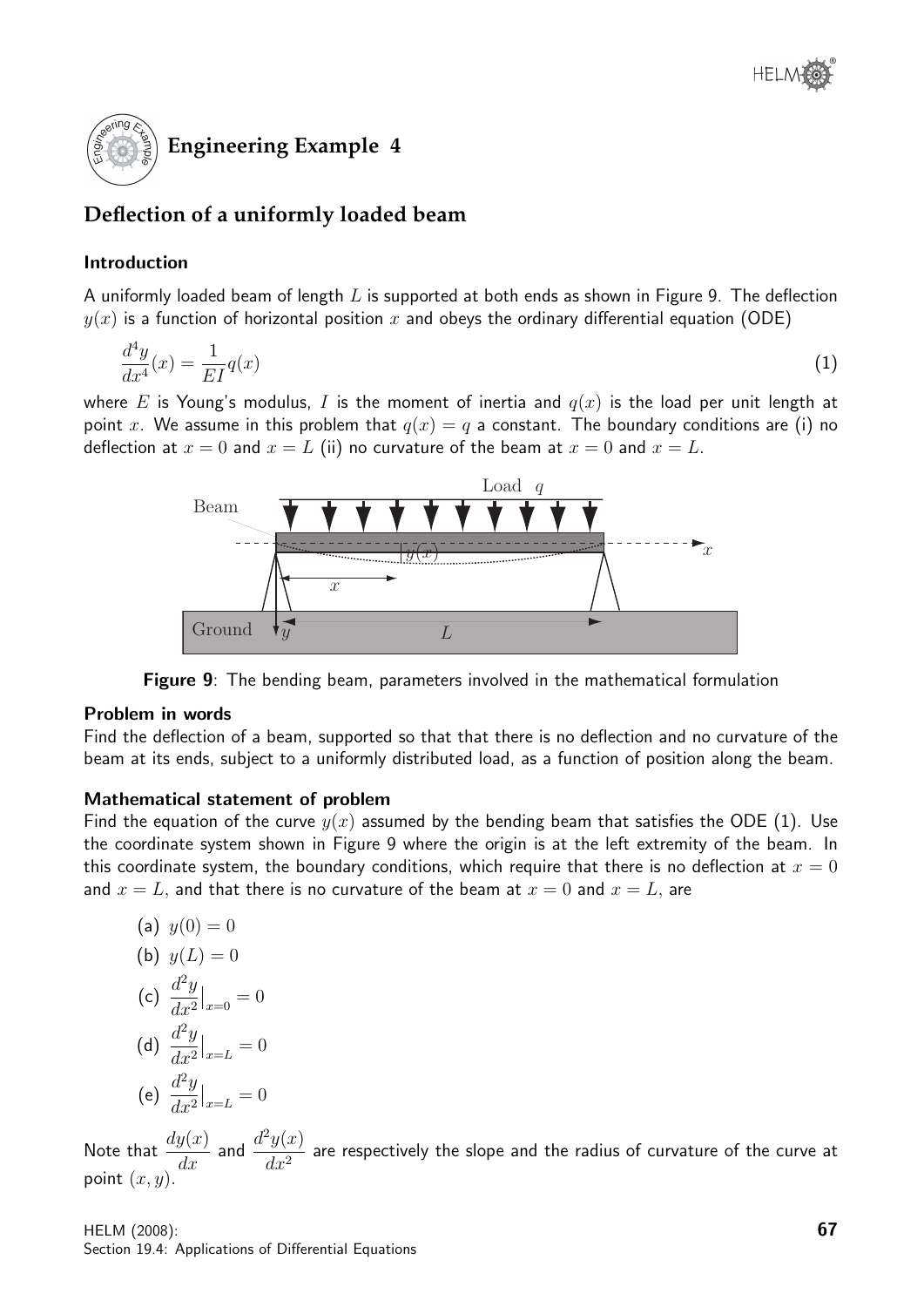### Mathematical analysis

Integrating Equation (1) leads to:

$$
EI\frac{d^3y}{dx^3}(x) = qx + A\tag{2}
$$

Integrating a second time:

$$
EI\frac{d^2y}{dx^2}(x) = qx^2/2 + Ax + B
$$
\n(3)

Integrating a third time:

$$
EI\frac{dy}{dx}(x) = qx^3/6 + Ax^2/2 + Bx + C
$$
\n(4)

Integrating a fourth time:

$$
EIy(x) = qx^4/24 + Ax^3/6 + Bx^2/2 + Cx + D.
$$
\n(5)

The boundary conditions (a) and (b) enable determination of the constants of integration  $A, B, C, D$ . Indeed, the boundary condition (a),  $y(0) = 0$ , and Equation (5) give

$$
EIy(0) = q \times (0)^{4}/24 + A \times (0)^{3}/6 + B \times (0)^{2}/2 + C \times (0) + D = 0
$$

which yields  $D = 0$ .

The boundary condition (b),  $y(L) = 0$ , and Equation (5) give

$$
EIy(L) = qL^4/24 + AL^3/6 + BL^2/2 + CL + D.
$$

Using the newly found value for  $D$  one writes

$$
qL^4/24 + AL^3/6 + BL^2/2 + CL = 0
$$
\n(6)

The boundary condition (c) obtained from the definition of the radius of curvature,  $\frac{d^2y}{dx^2}$  $\frac{d^2y}{dx^2}(0) = 0$ , and Equation (3) give

$$
I\frac{d^2y}{dx^2}(0) = q \times (0)^2/2 + A \times (0) + B
$$

which yields  $B=0$  . The boundary condition (d),  $\frac{d^2y}{dx^2}$  $\frac{d^2y}{dx^2}(L) = 0$ , and Equation (3) give

$$
EI\frac{d^2y}{dx^2}(L) = qL^2/2 + AL = 0
$$

which yields  $A = -qL/2$ . The expressions for  $A, B, D$  are introduced in Equation (6) to find the last unknown constant C. This leads to  $qL^4/24 - qL^4/12 + CL = 0$  or  $C = qL^3/24$ . Finally, Equation (5) and the values of constants lead to the solution

$$
y(x) = [qx^4/24 - qLx^3/12 + qL^3x/24]/EI.
$$
\n(7)

#### Interpretation

The predicted deflection is zero at both ends as required, and you may check that it is symmetrical about the centre of the beam by switching to the coordinate system  $(X, Y)$  with  $L/2 - x = X$ and  $y = Y$  and verifying that the deflection  $Y(X)$  is symmetrical about the vertical axis, i.e.  $Y(X) = Y(-X)$ .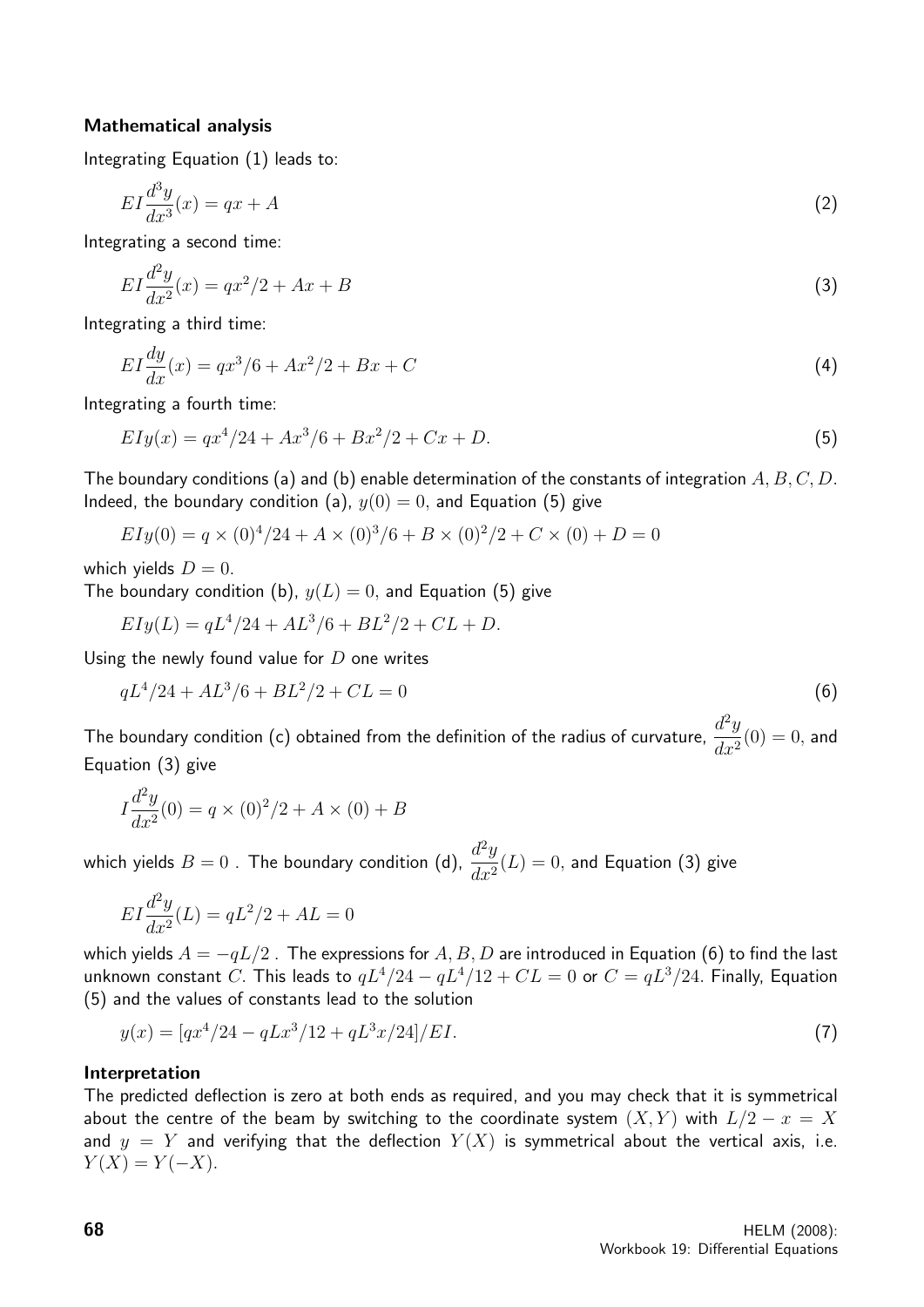

### **Exercises**

1. In an RC circuit (a resistor and a capacitor in series) the applied emf is a constant  $E$ . Given that  $\frac{dq}{dt}$  $\frac{dq}{dt} = i$  where  $q$  is the charge in the capacitor,  $i$  the current in the circuit,  $R$  the resistance and  $C$  the capacitance the equation for the circuit is

$$
Ri + \frac{q}{C} = E.
$$

If the initial charge is zero find the charge subsequently.

- 2. If the voltage in the RC circuit is  $E = E_0 \cos \omega t$  find the charge and the current at time t.
- 3. An object is projected from the Earth's surface. What is the least velocity (the escape velocity) of projection in order to escape the gravitational field, ignoring air resistance.

The equation of motion is

$$
m\,v\frac{dv}{dx} = -m\,g\frac{R^2}{x^2}
$$

where the mass of the object is m, its distance from the centre of the Earth is x and the radius of the Earth is  $R$ .

- 4. The radial stress  $p$  at distance  $r$  from the axis of a thick cylinder subjected to internal pressure is given by  $p + r$  $\displaystyle \frac{dp}{dr} = A - p$  where  $A$  is a constant. If  $p = p_0$  at the inner wall  $(r=r_1)$  and is negligible  $(p=0)$  at the outer wall  $(r=r_2)$  find an expression for  $p$ .
- 5. The equation for an LCR circuit with applied voltage  $E$  is

$$
L\frac{di}{dt} + Ri + \frac{1}{C}q = E.
$$

By differentiating this equation find the solution for  $q(t)$  and  $i(t)$  if  $L = 1$ ,  $R = 100$ ,  $C = 10^{-4}$ and  $E = 1000$  given that  $q = 0$  and  $i = 0$  at  $t = 0$ .

6. Consider the free vibration problem in Section 19.4 subsection 2 (page 57) when  $m = 1$ ,  $n = 1$ and  $k = 2$  (critical damping).

Find the solution for  $x(t)$ .

- 7. Repeat Exercise 6 for the case  $m = 1$ ,  $n = 1$  and  $k = 1.5$  (light damping)
- 8. Consider the forced vibration problem in Section 19.4 subsection 2 with  $m = 1, n = 25, k = 1$ 8,  $E = \sin 3t$ ,  $x_0 = 0$  with an initial velocity of 3.
- 9. This refers to the Task on page 55 concerning modelling the dissolving of a pill in the stomach.

An alternative model supposes that the pill is very rapidly permeated by stomach acids and the small granules contained in the capsule dissolve individually. In this case, the rate of change of volume is assumed to be directly proportional to the volume. Using the experimental data given in the Task, estimate the time for 95% of the pill to dissolve, based on this alternative model, and compare results.